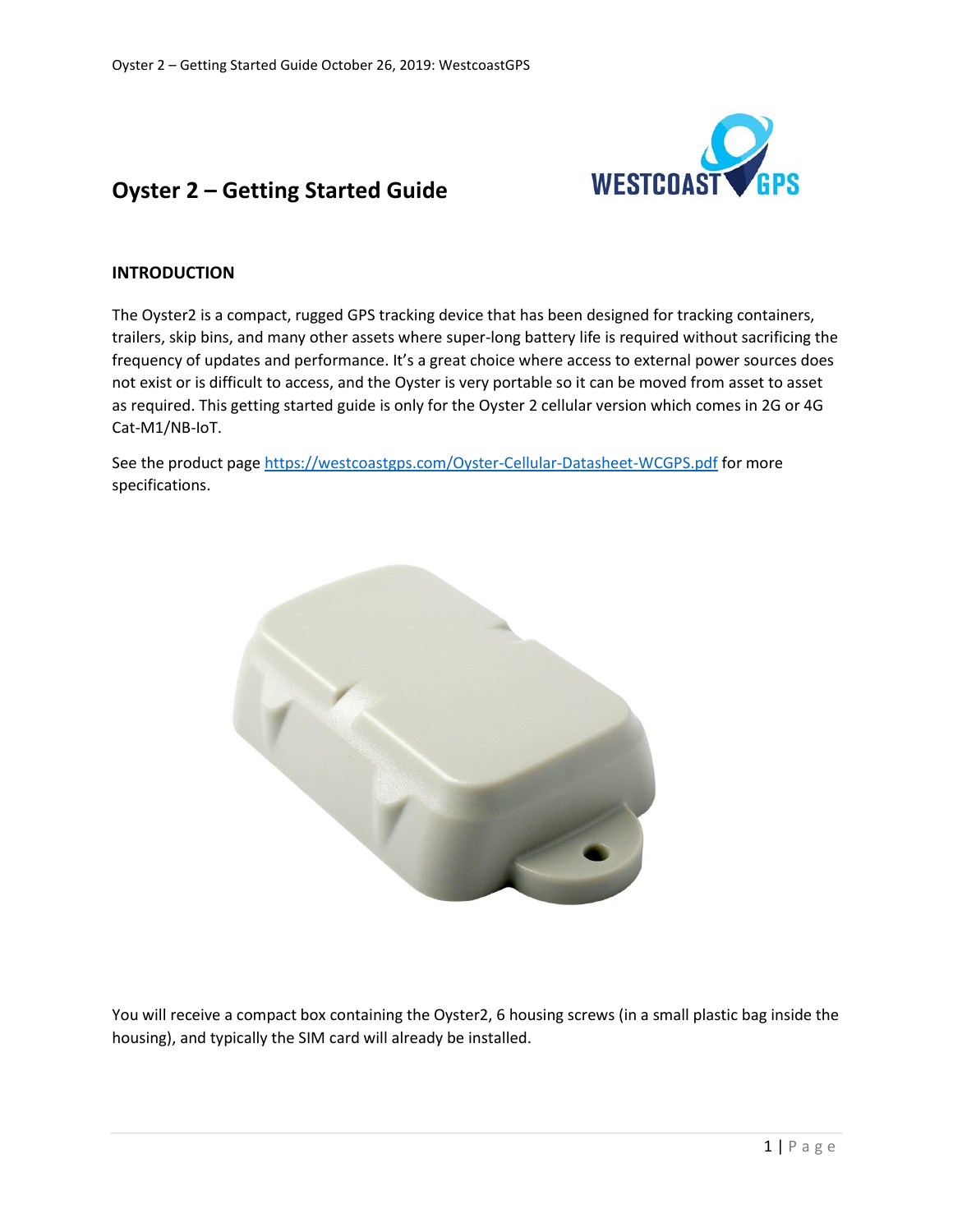## **SIM CARD**

Typically you will receive your Oyster with the SIM card already installed. The information below is supplied in case you have to install the SIM card yourself or the SIM card has to be replaced.

The Oyster2 uses a Micro SIM card (form factor 3FF). The SIM holder is on the underside of the control board so the control board will have to be removed/lifted out of the housing to insert/swap the SIM.

## *CAUTION: When handling the control board take steps to prevent static discharge which could render the device inoperable. DO NOT touch the GPS antenna.*

Slide the SIM card into the holder with the keyed corner first and the SIM contacts orientated down to the main board.





#### **BATTERIES**

The Oyster2 uses 3 x 1.5 V Lithium or 3.6 V Lithium Thionyl Chloride (LTC) **Spiral Type** AA batteries. (Bobbin Type LTC may not supply enough peak current). *Note: The Oyster2 does not have reverse voltage protection so take care to insert the batteries with the correct polarity – the springs are the negative terminals.*

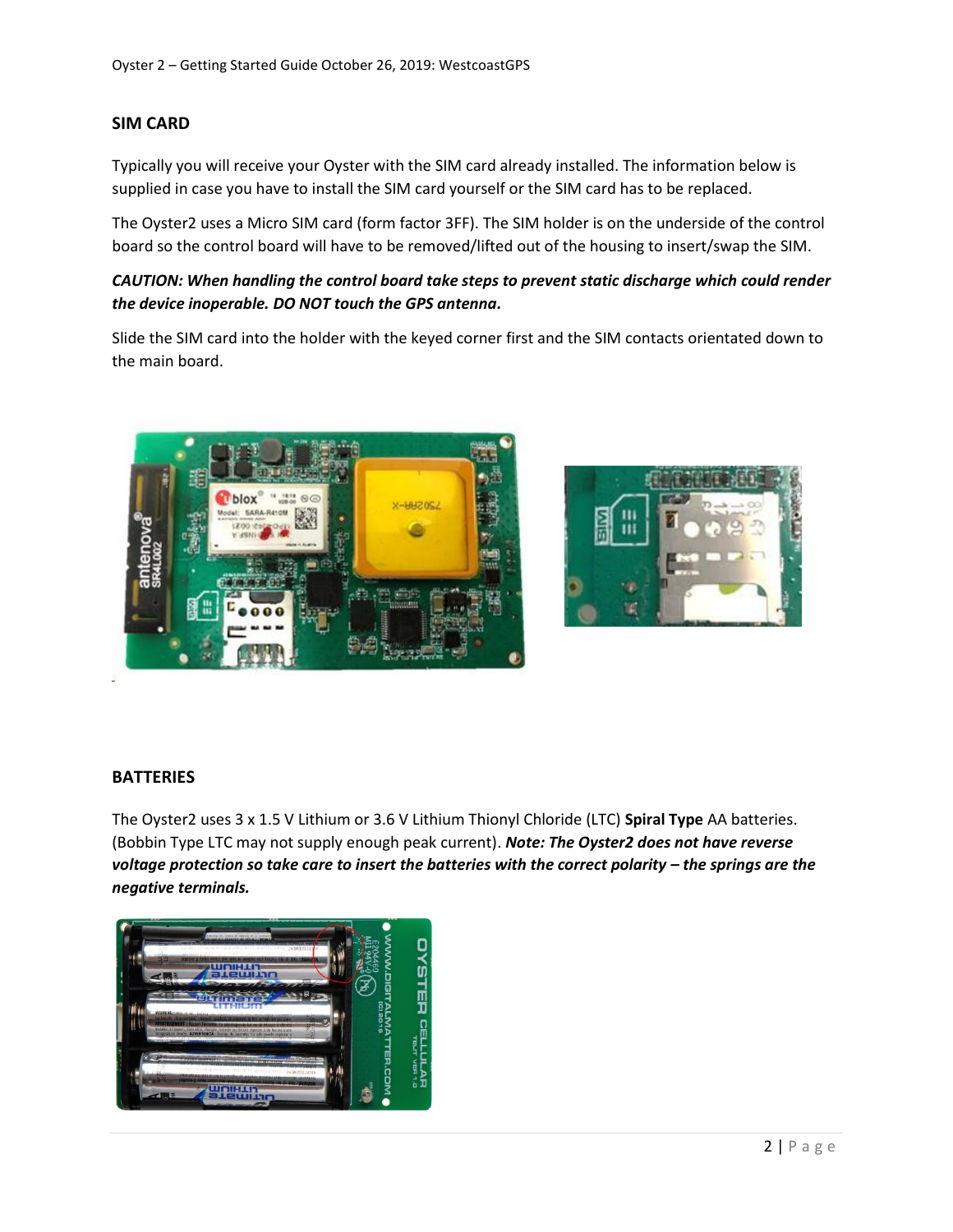LTC batteries should be used when the Oyster2 is exposed to extreme temperatures either below 0 Celsius or above +60 Celsius for extended periods of time. Do not use rechargeable batteries and if you use Alkaline AA batteries they will only operate for about 50% of their useful life.

The Oyster2 is fitted with a Coulomb Counter which tracks the devices energy consumption and which acts as a reasonably good guide for predicting remaining battery life. However theses estimates rely on an assumption of the total capacity of the batteries which can vary per battery type and even on a single type due to temperature variations. You should also pay close attention to the battery voltage being displayed in Live View. For example, the Oyster in the image below is outfitted with three Energizer Ultimate Lithium 1.5 V AA batteries and the battery voltage is displaying as 4.7 V (circled in red):



At 4.7 V the standard lithium batteries are very close to being flat and should be replaced soon. New batteries will display 5.2 or 5.3 V.

Once inserted the LED should flash continuously. If it doesn't, it means the unit has not yet reset. In this case, remove the batteries for a minute or two to allow any residual charge to drain, and then reinsert the batteries. Failure to reset the unit will prevent proper resetting of the battery life statistics.

| <b>LED Behaviour</b>                                                                                                                 | <b>Information</b>                                                                                                                                                                                                                                                                                           |
|--------------------------------------------------------------------------------------------------------------------------------------|--------------------------------------------------------------------------------------------------------------------------------------------------------------------------------------------------------------------------------------------------------------------------------------------------------------|
| Off                                                                                                                                  | If the LED is not on at all, it is likely that the battery is flat, or the<br>device is asleep. Measure the battery voltage with a multi-meter.<br>If there is a charge and you wish to see some activity reset the<br>device by removing and replacing the batteries.                                       |
| From Power-on-Reset, LED<br>flashes for duration of start up<br>connect, GPS fix, and re-connect<br>or until 10 minutes have passed. | After reset of the Yabby the LED will flash. It will continue to flash<br>until it has completed its start up sequence of connect to server<br>(\$Hz flash, gets a GPS fix (1Hz flash), and reconnect to server (4Hz<br>flash). If the connections are not successful this will timeout after<br>10 minutes. |
| After first sleep - off                                                                                                              | After the start up sequence has completed (connect, fix, connect)<br>or after 10 min the LED will be switched off. No LED flashes will<br>occur until a power-on-reset.                                                                                                                                      |
| In Recovery Mode - flashes in trip                                                                                                   | The LED will flash once every 5s during trips in recovery mode.                                                                                                                                                                                                                                              |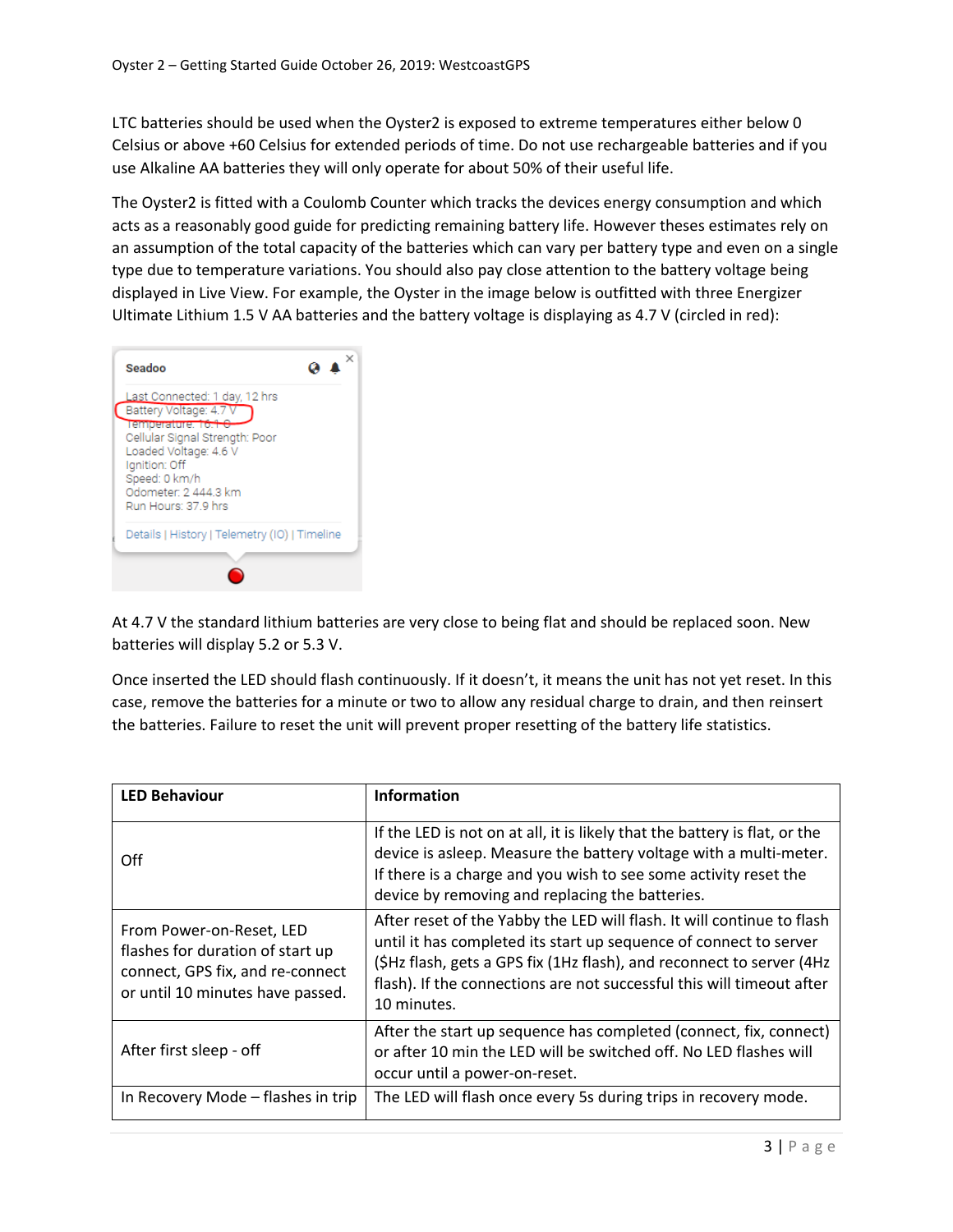#### **GETTING ONLINE**

Once the batteries are inserted the internal LED will begin to flash. The Oyster will do the following:

- Connect to the server: if the SIM card works the Oyster will connect and attempt to download any firmware and parameter updates then fetch fresh GPS aiding data.
- Get a GPS fix: the Oyster will attempt to get a GPS fix. You can speed this up by moving to an area with good GPS signal – outdoors with a clear view of the sky.
- Reconnect to the Server: the device will attempt to connect again to upload the result of the GPS fix.

If the Oyster does not complete these steps in 10 minutes it will go to sleep and try again on the next heartbeat or the next trip start.

If the LED flashes but the Oyster does not connect check to ensure the SIM is in the holder correctly. Failing that contact us and ask us to check that the SIM is working properly.

#### **OPENING and CLOSING the HOUSING**

Once online all that remains is to seal the housing. Seal the device carefully to achieve the IP-67 rating. Ensure that the clear silicon seal is in good condition, is lying flat, and is not fouled by any plastic debris or other material. WestcoastGPS does not warranty against water ingress into the Oyster.

- 1. Close the housing, and gently squeeze it shut. Foam on the lid will compress against the batteries holding them firmly in place.
- 2. Tighten the 6 screws to a uniform tightness. On first assembly the screws may be quite stiff. Over tightening will crack the lid and the housing. If using an electric screwdriver a torque limiting clutch is recommended. The torque setting should be 0.7 Nm. (For reference: the screws are a thermoplastic screw 3.5mm x 12mm – BN82428)
- 3. If you wish to replace the batteries and open the housing, be sure to check that the silicon seal is in good condition before closing the housing again.
- 4. Contact us for replacement seals, housings, and housing lids.

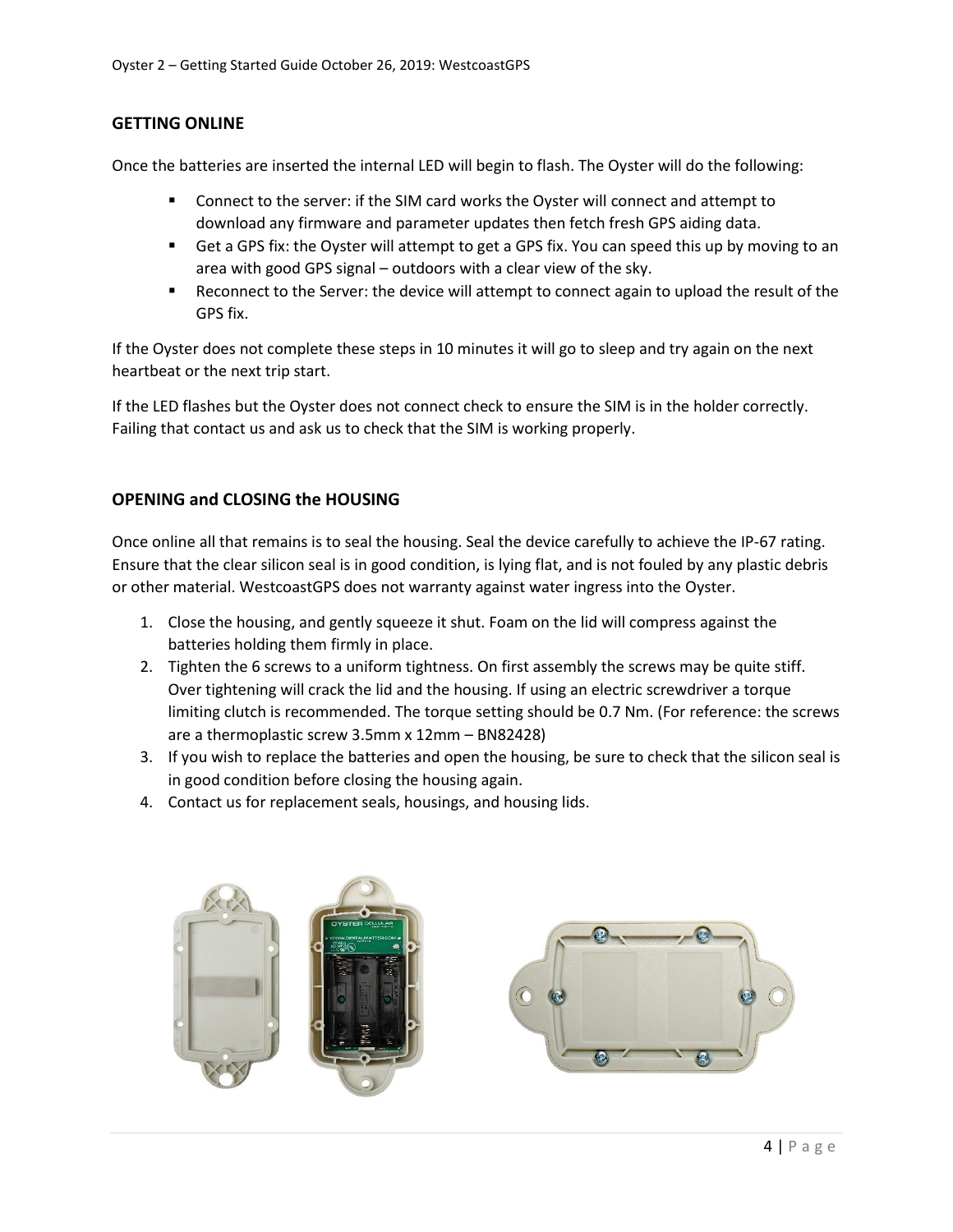#### **DEFAULT SETTINGS**

By default the Oyster2 is setup for Trip Based tracking. The following default settings apply:

- Out of trip wake up and upload every 12 hours a heartbeat
- Start trip threshold of 250 meters
- Upload on trip star
- **•** GPS fixes every 2 minutes
- Upload every 30 minutes while in trip
- Upload on trip end after 5 minutes of no movement

These settings and many more are configurable. The defaults provide a good starting point. If you require different parameter settings for your own unique tracking needs (not applicable to ALR Tracking Subscriptions) please contact Support who will assist with changes to those settings. Please remember that more frequent tracking will shorten battery life.

#### **DEVICE INSTALLATION**

The Oyster2 can be mounted on the asset to be tracked using screws, bolts, cable ties, or industrial adhesives. When choosing a mounting point you have two competing goals:

- 1. To minimize the chances of the device being accidentally being crushed or dislodged.
- 2. To maximize the GPS and mobile cellular reception and provide adequate ventilation.

Since the Oyster2 is a battery powered device reception is critical to its performance. Experiment with different mounting locations to ensure you are achieving the correct performance and if possible choose a mounting point that will not result in elevated temperatures. For instance, mounting the Oyster2 in direct sunlight on the dash of a non-ventilated cabin may cook the batteries, leading to abnormally short service life.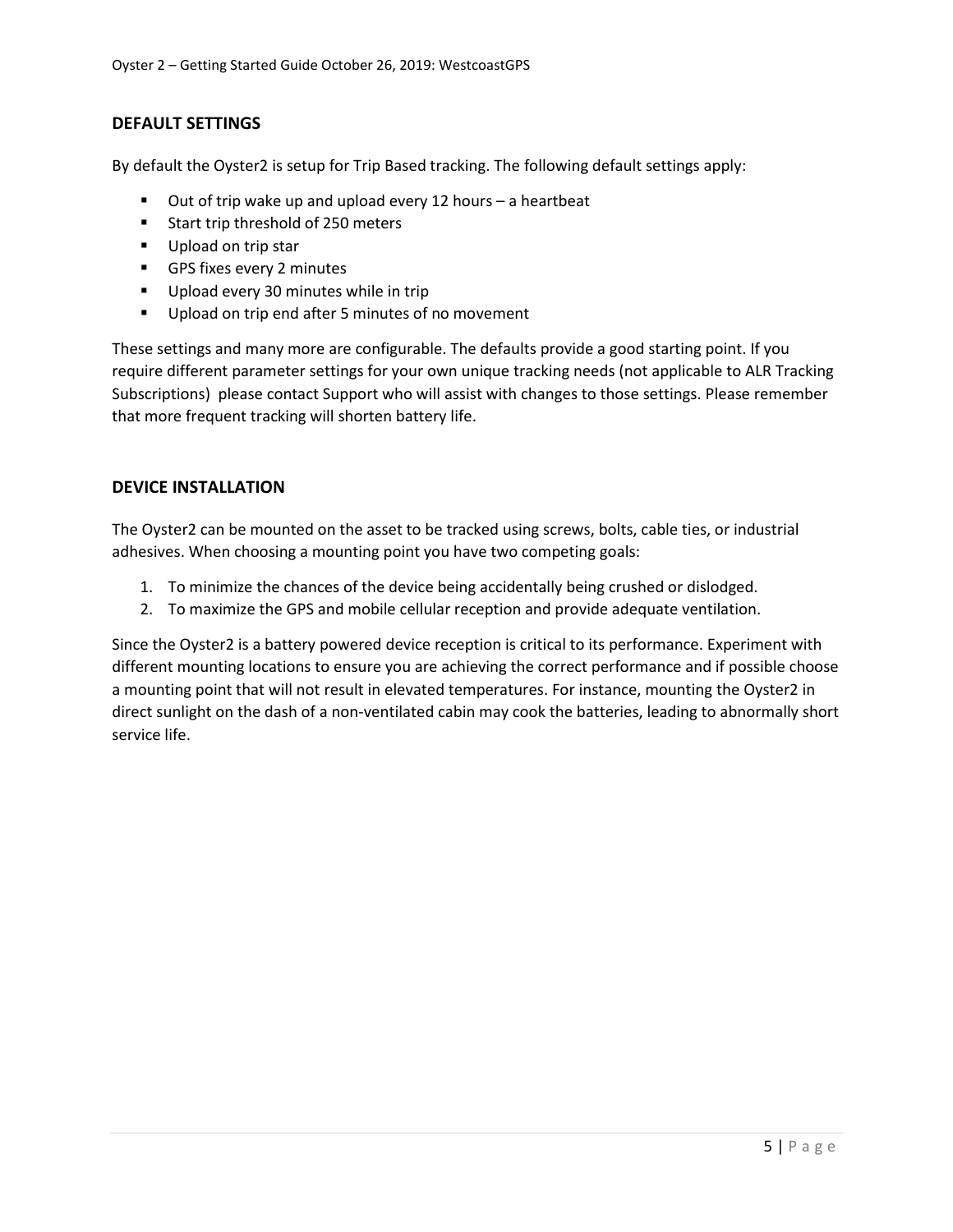#### **TRACKING YOUR ASSET**

There are two methods for tracking your assets, using the Telematics Guru app on your Android or Apple devices and/or by logging into the westcoastgps.com website with the credentials provided to you by WestcoastGPS. The App provides basic tracking information including the ability to set up a one-time only "Movement Alert" and to put the asset into "Recovery Mode" should the asset go missing or is stolen. The website provides more robust tracking features including geofencing, alerts, and reports.

To login via the website make sure you click on the "Tracking Platform Login" button:





Once you enter your credentials you will be taken to the tracking platform:

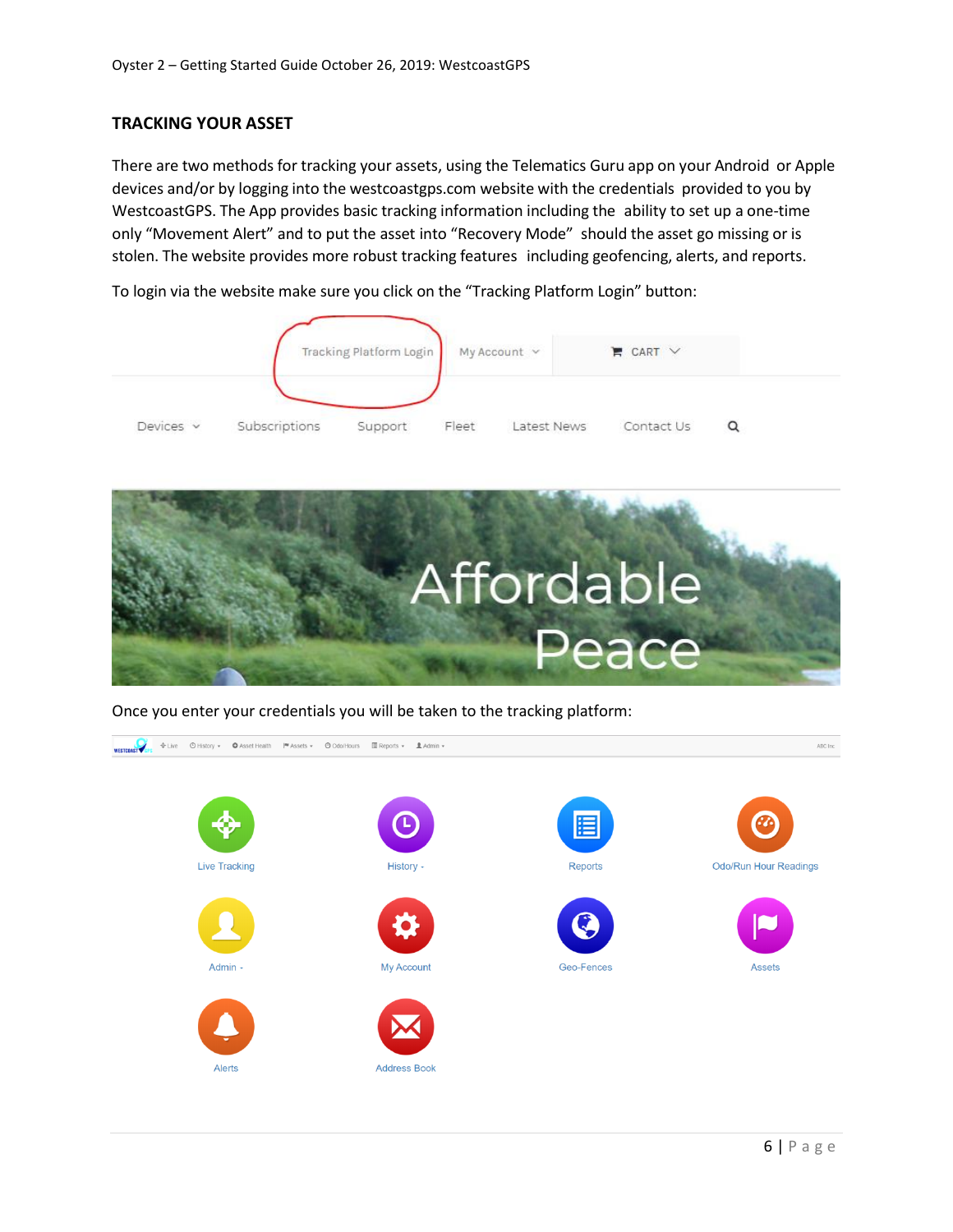The Tracking Platform is intuitive and easy to use. Navigate using the tabs across the top or by clicking on the balloons. If you need to return to this page simply click on the WestcoastGPS logo on the top left.

To download the Telematics Guru app use your smart device (Apple/Android phone/tablet) to click on the links below:

<https://itunes.apple.com/au/app/telematics-guru/id1132506292?mt=8>

<https://play.google.com/store/apps/details?id=guru.telematics.mobile.droid>

#### **RECOVERY MODE**

Recovery Mode is a particularly useful feature when used with battery powered devices to recover stolen and/or lost assets. The Oyster2 is designed around battery conservation and using as little data as possible but when your asset has been stolen/lost Recovery Mode can be used to dramatically increase GPS fixes and location updates so that your assets can be recovered as quickly as possible.

There are 2 Ways to Activate/Deactivate Recovery Mode

1. The easiest way is to use the Telematics Guru app. When viewing an asset in the app use the Recovery Mode icon to switch Recovery mode on and off:



Follow the same steps to exit Recovery mode. When using the Telematics Guru app your Oyster2 by default will exit Recovery Mode after 6 hours. If you want Recovery Mode to operate for less or more time use the Tracking Platform as explained below.

2. From the Tracking Platform go "Manage Assets" and use the settings cog to select "Enter Recovery Mode"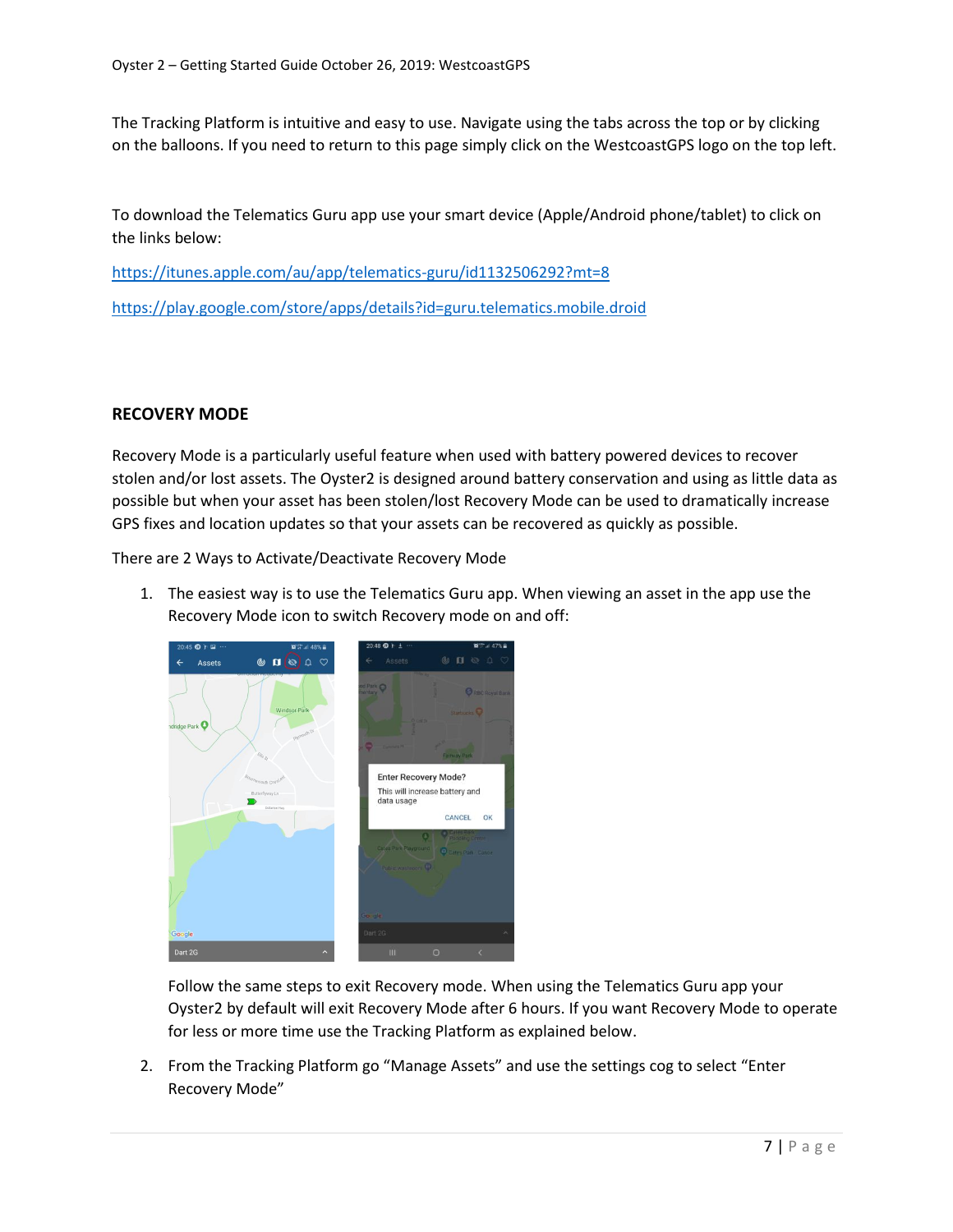| <b>I</b> Live<br>WESTCOAST | ⊙ History ▼<br>$M$ Assets $\star$ | <b>El Reports - LAdmin -</b><br>© Odo/Hours |                  |                                |                       |                     |                                       | Demo 3 WestCoast GPS |
|----------------------------|-----------------------------------|---------------------------------------------|------------------|--------------------------------|-----------------------|---------------------|---------------------------------------|----------------------|
| Search                     |                                   | Q<br><b>Create New Asset</b>                | Set I/O Mappings | <b>Track Asset in Geofence</b> | Geo-Fence Downloads   | View in OEM         |                                       |                      |
| $\blacksquare$ Assets (1)  | Type                              | Code                                        | Device Type      | <b>Device Serial</b>           | <b>Last Connected</b> | <b>Est Odometer</b> | <b>Est Run Hours</b>                  |                      |
| <b>Dog Tracking</b>        | $+0$<br>Vehicle                   |                                             | YabbyCellularGPS | 175334                         | 23 hrs, 34 mins       |                     | <b>1999</b>                           | 春~<br>$\sim$         |
|                            |                                   |                                             |                  |                                |                       |                     | <b>O</b> View Timeline                |                      |
|                            |                                   |                                             |                  |                                |                       |                     | Add Odo/Hours<br>O View Odo/Hours     |                      |
|                            |                                   |                                             |                  |                                |                       |                     | $G$ Edit<br><b>OD</b> Disable Asset   |                      |
|                            |                                   |                                             |                  |                                |                       |                     | Enter Recovery Mode                   |                      |
|                            |                                   |                                             |                  |                                |                       |                     | <b>A</b> Clear Asset Data<br>X Delete |                      |

× Set Recovery Mode Recovery mode is currently oil. Click Send Message to turn recovery mode ONI. This is only recommended for advanced users. Recovery Mode Set to expire in: 6 Hours ¥ 30 Minutes 1 Hour 2 Hours 4 Hours 6 Hour 12 Hours 24 Hours Sond Mossage Cancel

The pop up below will appear. Choose the expiration time and click on "Send Message"

By default Recovery Mode is set to expire after 6 hours but you can choose between 30 minutes and 24 Hours as per the image above.

To exit Recovery mode follow the same steps and this time you will be prompted to exit Recovery mode.

#### Important Note – Please Read

Recovery Mode will quickly drain the batteries so be sure to only use this mode when absolutely necessary. By default Recovery mode will turn off after 6 hours. If your device has not been recovered in that time frame be sure to activate Recovery Mode again and/or contact WestcoastGPS to ensure Recovery Mode does not turn off. **Recovery Mode does not Activate until the device performs its next upload so this will depend on the settings related to in trip uploads (most battery powered devices are set to upload on trip start, every 30 minutes while in trip, and at trip end once movement has stopped for 5 minutes) and heartbeats (schedule uploads that occur at least once per day whether the device moves or not). Please do not abuse this mode as doing so could result in extra data charges or suspension of your tracking subscription.**

**Remember to turn off Recovery Mode as soon as possible.**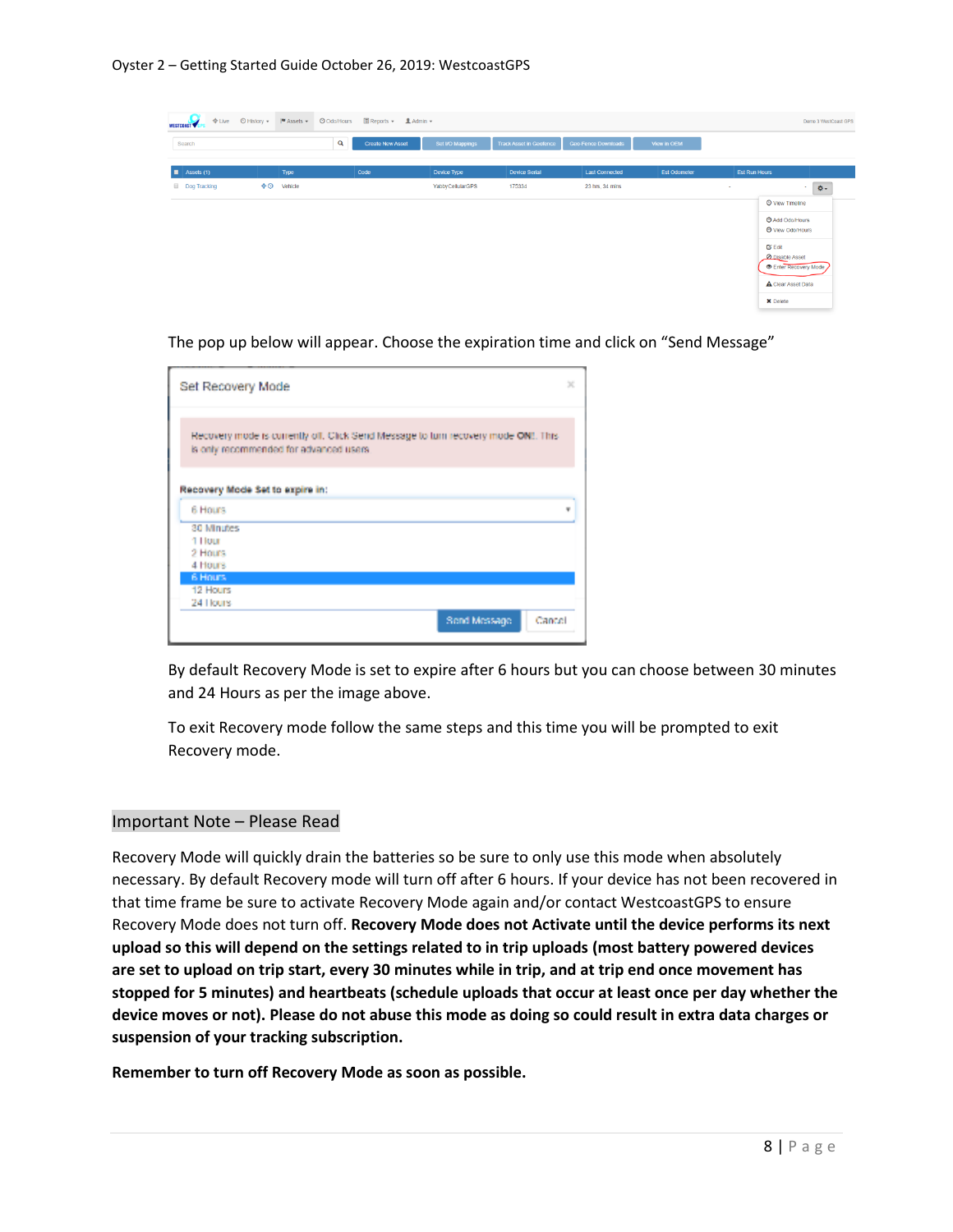#### **ADDRESS BOOK**

**Alerts** are an important component of managing your assets and to take advantage of **Alerts** you first have to do a few things, the most important being to set up your address book. Click on the "Address Button" which is circled in blue below:



#### Then click on the "New" button

| $\textbf{WestConst}$ GPS $_{\rm{c}}$ | + Live © History - M Assets - © Odo/Hours El Reports - LAdmin - |              |           |                      |               |     |
|--------------------------------------|-----------------------------------------------------------------|--------------|-----------|----------------------|---------------|-----|
|                                      |                                                                 | Address Book |           |                      |               | Now |
|                                      |                                                                 | Name         | $Comment$ | <b>Email Address</b> | Mobile Number |     |
|                                      |                                                                 |              |           |                      |               |     |

Enter the email addresses you anticipate you will use for ALERTS. You can use whichever email addresses you want for each ALERT that you set up and you choose which emails to use when you create ALERTS.

| ← → C  a Secure   https://westcoastgps.telematics.guru/AddressBook |                                                              |                            |                |     |
|--------------------------------------------------------------------|--------------------------------------------------------------|----------------------------|----------------|-----|
| WestCoast GPS                                                      | ◆Live © History → M Assets → © Odo/Hours 图 Reports → L Admin |                            | $\mathcal{H}$  |     |
|                                                                    |                                                              | Create Address Book Entry  |                |     |
|                                                                    | <b>Address Book</b>                                          | Name                       |                |     |
|                                                                    | <b>Name</b><br>Comment                                       | hame                       |                | Now |
|                                                                    |                                                              | Comment                    |                |     |
|                                                                    |                                                              | comment                    |                |     |
|                                                                    |                                                              | Email Address(es)          |                |     |
|                                                                    |                                                              | email address              | Send Test      |     |
|                                                                    |                                                              | Mobile Number <sup>6</sup> |                |     |
|                                                                    |                                                              | mobile number              | ◬              |     |
|                                                                    |                                                              |                            |                |     |
|                                                                    |                                                              |                            | Cancel<br>Save |     |
|                                                                    |                                                              |                            |                |     |
|                                                                    |                                                              |                            |                |     |
|                                                                    |                                                              |                            |                |     |
|                                                                    |                                                              |                            |                |     |
|                                                                    |                                                              |                            |                |     |

Once you have entered your first email address click "Save" and repeat the process until you have all of the email addresses entered. You can go back at any time and add or delete email addresses.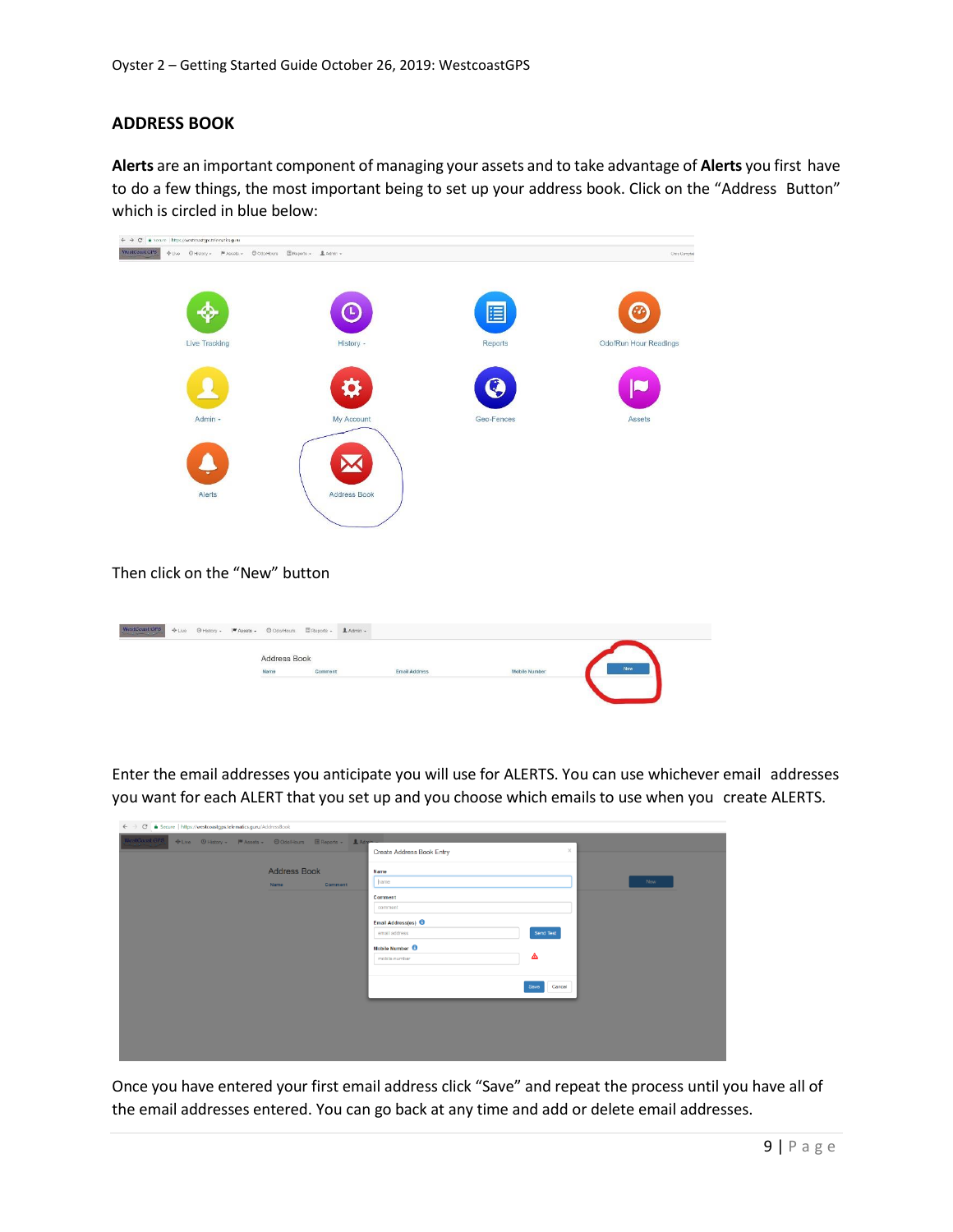#### **GEOFENCES**

Setting up a Geo-fence is easy. From the main menu (which you can reach by clicking the WestCoastGPS logo on the top left corner) select Geo-fences as shown below:



Begin typing an address and matching options will appear. Select the correct one as shown:

| Create Geo-Fence              |                                                                         |  |
|-------------------------------|-------------------------------------------------------------------------|--|
| Name                          | Bryanst<br>×                                                            |  |
|                               | Bryanston Sandton, Gauteng, South Africa                                |  |
| Comment                       | Bryanston Street London, United Kingdom                                 |  |
|                               | <b>Bryanston Drive Sandton, South Africa</b>                            |  |
|                               | Bryanston Square London, United Kingdom                                 |  |
| <b>Show Advanced Settings</b> | <b>Bryanston East Sandton, Gauteng, South Africa</b>                    |  |
|                               | powered by Google<br><b>Manazinala</b><br><b>STATISTICS</b><br>Ethiopia |  |

You can now adjust the zoom level using the plus(+) and (-) functions on the bottom right corner of the map, and once you see the area that you wish to create a zone for, use your cursor to click points outlining the shape, ensuring that your last point meets the first point you created, as show below:

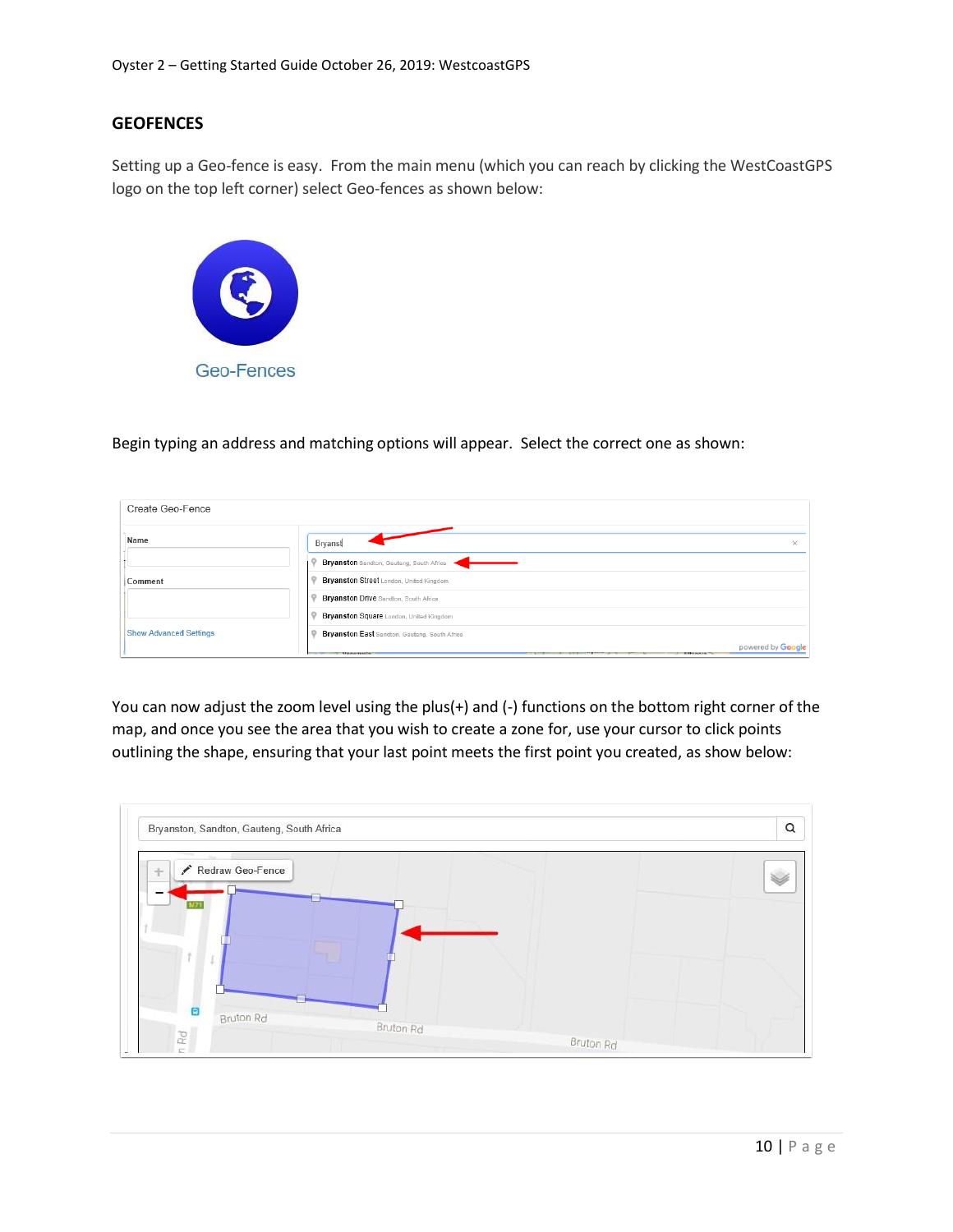Once you have clicked on your starting point the geo-fence shape will appear and you can adjust the shape by dragging any of the nodes shown by arrows below:



Remember that at least three points must be defined to create an area. Be sure to click the starting point to close the shape. A common stumbling block is not completing or closing the area. The Geo Fence will not save until it is closed.

Lastly, name your geo-fence and then click SAVE. The name given to your geo-fence will now appear in all of your trip history and reports.

For advanced options click on Show advanced options.

| Name                                   | R |
|----------------------------------------|---|
| Test                                   |   |
| Comment                                |   |
| Bryanston, Sandton, 2191, South Africa |   |
| <b>Show Advanced Settings</b>          |   |
|                                        |   |

These are the advanced settings:



- 1. Priority: Geo Fences with a Higher priority are shown preference over those with a Lower priority. Where two Geo-Fences overlap with the same priority, the fence with the smallest area will be shown preference.
- 2. Exclude from trip assignment: If selected the Geo-Fence will only be used for setting up location based alerts. It will not be used when looking up trip start and end **locations**
- 3. Track asset activity in Geo-Fence: If selected, the system will record statistics for the asset activity inside this Geo-Fence.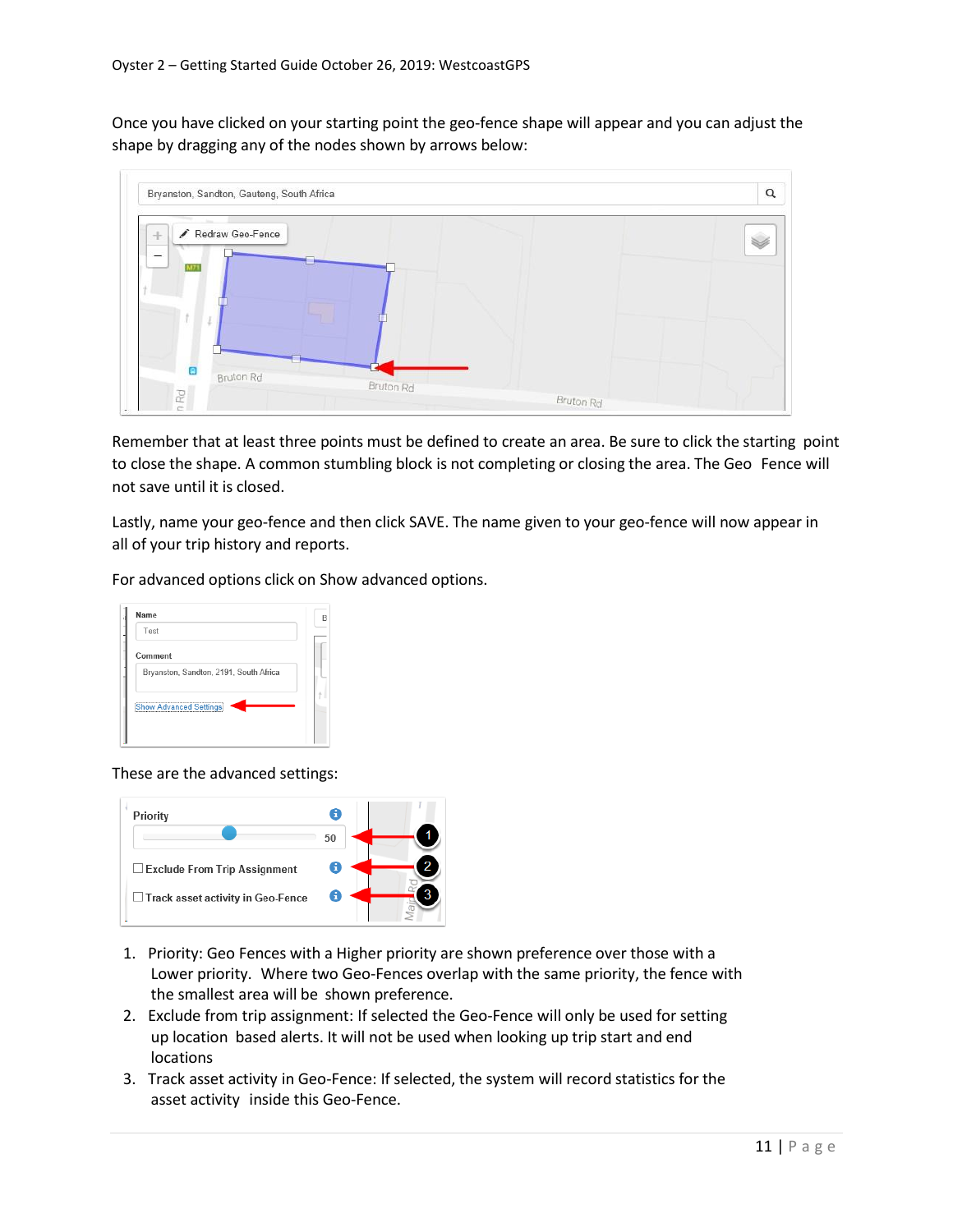## **ALERTS**

Setting up an **Alert** is easy. From the main menu (which you can reach by clicking the WestCoastGPS logo on the top left corner) select **Alerts** as shown below:

| $\mathbf{L}$<br>$\overline{\phantom{0}}$<br><b>Alerts</b> |                                                                     |                                                             |                  |                |
|-----------------------------------------------------------|---------------------------------------------------------------------|-------------------------------------------------------------|------------------|----------------|
| WestCoast GPS<br>$E =$                                    | $\bigcirc$ History $\bullet$ $\qquad \blacksquare$ Assets $\bullet$ | $\blacksquare$ Reports $\blacktriangleright$<br>O Odo/Hours | $A$ Admin $\sim$ |                |
|                                                           | <b>Alert Setup</b>                                                  |                                                             |                  |                |
|                                                           | ← New Alert Wizard                                                  | F New Alert (Advanced)                                      |                  |                |
|                                                           | <b>Name</b>                                                         | <b>Short Message (Start)</b>                                |                  | <b>Enabled</b> |

#### Click on "New Alert Wizard"

| <b>Alert Setup</b> | Type of Alert <sup>6</sup><br>After Hours Usage |                |         |            | $\star$        |
|--------------------|-------------------------------------------------|----------------|---------|------------|----------------|
| ← New Alert Wizar  | Day of Week                                     | Between (24hr) |         | And (24hr) |                |
|                    | Everyday                                        | 19:00          | $\odot$ | 06:00      | $\circ$        |
| Name               | Add Additional Time Constraint (OR)             |                |         |            |                |
|                    |                                                 |                |         |            | Cancel<br>Next |

Select the Alert you want to set up:

| Type of Alert <sup>O</sup><br><b>Alert Setup</b><br>After Hours Usage<br>← New Alert Wizard<br>After Hours Usage<br>Ignition On<br>Name<br>Movement Detected<br>Panic / Duress Button Pressed<br>Accident / Rollover Detected<br>Speeding (Once per trip)<br>External Power Removed<br>Low Device Backup Battery Voltage | WestCoast GPS<br>$+$ Live<br>© History +<br>$M$ Asset $-$ | A OdolHours ED ponetts _ B Admin<br>$>\,$<br><b>Create Alert Wizard</b> |
|--------------------------------------------------------------------------------------------------------------------------------------------------------------------------------------------------------------------------------------------------------------------------------------------------------------------------|-----------------------------------------------------------|-------------------------------------------------------------------------|
|                                                                                                                                                                                                                                                                                                                          |                                                           |                                                                         |
|                                                                                                                                                                                                                                                                                                                          |                                                           |                                                                         |
|                                                                                                                                                                                                                                                                                                                          |                                                           |                                                                         |
|                                                                                                                                                                                                                                                                                                                          |                                                           |                                                                         |
|                                                                                                                                                                                                                                                                                                                          |                                                           |                                                                         |
|                                                                                                                                                                                                                                                                                                                          |                                                           |                                                                         |
|                                                                                                                                                                                                                                                                                                                          |                                                           |                                                                         |
|                                                                                                                                                                                                                                                                                                                          |                                                           |                                                                         |
|                                                                                                                                                                                                                                                                                                                          |                                                           |                                                                         |
|                                                                                                                                                                                                                                                                                                                          |                                                           |                                                                         |
|                                                                                                                                                                                                                                                                                                                          |                                                           |                                                                         |
| Low External Voltage (Vehicle Battery Voltage)                                                                                                                                                                                                                                                                           |                                                           |                                                                         |
| Geo Fence Alert                                                                                                                                                                                                                                                                                                          |                                                           |                                                                         |
| Remora Low Battery                                                                                                                                                                                                                                                                                                       |                                                           |                                                                         |
|                                                                                                                                                                                                                                                                                                                          |                                                           |                                                                         |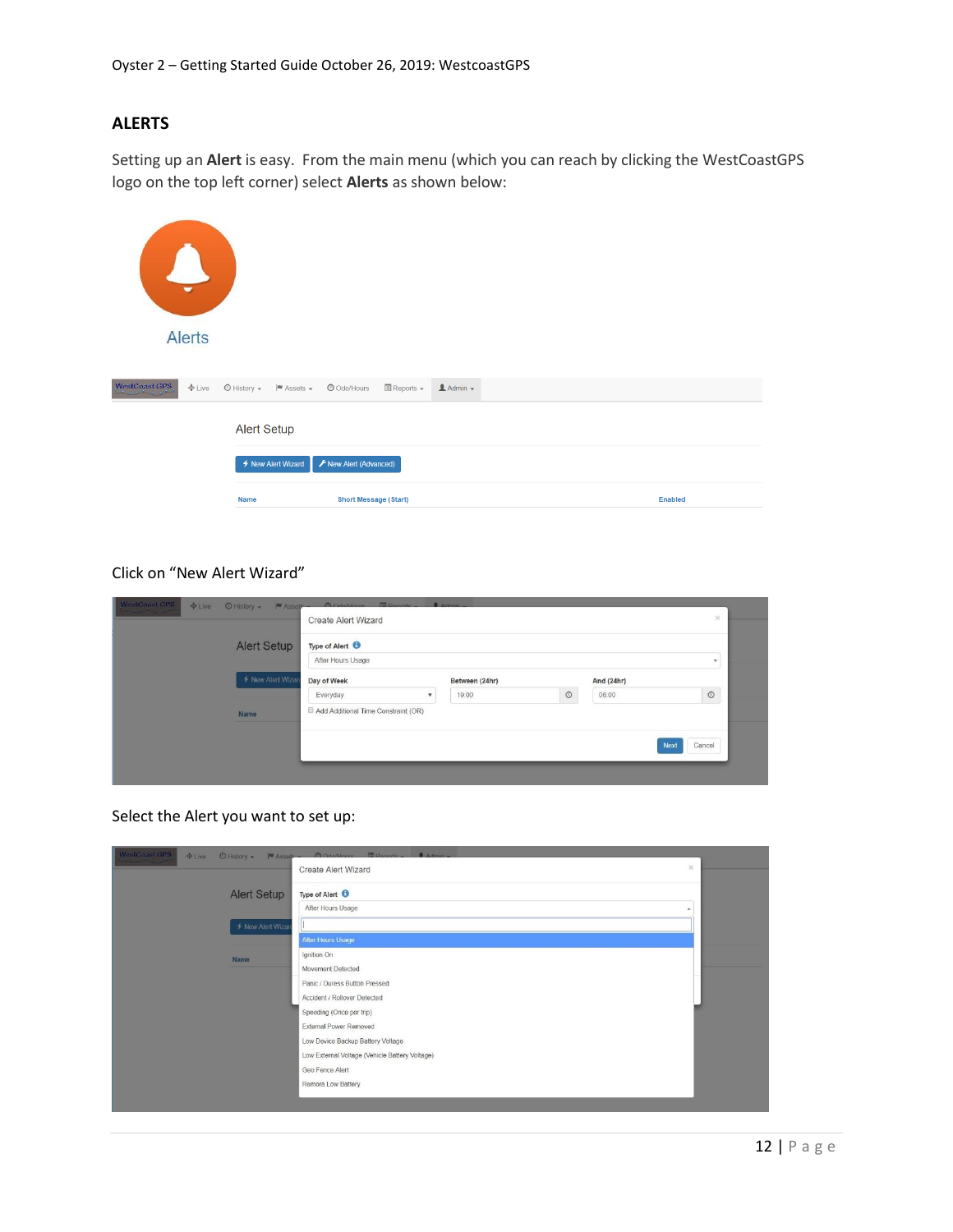Follow the prompts to set up which asset (device) you want to use for the **Alert** – in this case the **Oyster** and the email address or addresses you want the **Alert** to be sent to.

#### **ASSET NAME/DESCRIPTION**

You can edit the name of your asset by navigating to the Asset – Manage Assets (circled in red) page and clicking on the Asset name in blue (circled in red)as per the image below:

| <b>WESTCOAST</b>    |                                                  | ◆Live ⊙ History >     # Assets > © Odo/Hours   II] Reports > ± Admin > |             |               |                |            |              |               |                                | <b>C</b> Account |
|---------------------|--------------------------------------------------|------------------------------------------------------------------------|-------------|---------------|----------------|------------|--------------|---------------|--------------------------------|------------------|
| Search              | Manage Assets<br>Эбнокуплынын канон<br>Telemetry | Assign Asset to Dept.                                                  |             |               |                |            |              |               |                                |                  |
| <b>E</b> Assets (1) | <b>IO Telemetry</b>                              | Code                                                                   | Device Type | Device Serial | Last Connected | Department | Est Odometer | Est Run Hours |                                |                  |
| Seadoo              | $\triangleq$ <sup>O</sup> Vehicle                |                                                                        | Oyster      | 133106        | 1 day, 17 hrs  |            | 2444.3 km    |               | $\ddot{o}$<br>37.9 hrs<br>____ |                  |
|                     |                                                  |                                                                        |             |               |                |            |              |               |                                |                  |

#### The pop up window below will appear:

| <b>Edit Asset</b>                  |      |       |        |                |  |             |  |                         |            | $\times$ |
|------------------------------------|------|-------|--------|----------------|--|-------------|--|-------------------------|------------|----------|
| General                            | Info | Photo | Alerts | <b>Drivers</b> |  |             |  |                         |            |          |
| <b>Name</b>                        |      |       |        |                |  |             |  |                         |            |          |
| Seadoo                             |      |       |        |                |  |             |  |                         |            |          |
| <b>Description</b> (optional)      |      |       |        |                |  |             |  |                         |            |          |
| asset description                  |      |       |        |                |  |             |  |                         |            |          |
| <b>Asset Type</b>                  |      |       |        |                |  |             |  |                         |            |          |
| Vehicle                            |      |       |        |                |  |             |  | $\overline{\mathbf v}$  | <b>New</b> |          |
| <b>Department</b>                  |      |       |        |                |  |             |  |                         |            |          |
| None                               |      |       |        |                |  |             |  | $\overline{\mathbf{v}}$ | <b>New</b> |          |
| Device Serial <sup>6</sup>         |      |       |        |                |  | Device Type |  |                         |            |          |
| 133105                             |      |       |        |                |  | Oyster      |  |                         |            |          |
| Asset Code (optional) <sup>6</sup> |      |       |        |                |  |             |  |                         |            |          |
| asset code                         |      |       |        |                |  |             |  |                         |            |          |
| <b><i>√</i></b> Enabled            |      |       |        |                |  |             |  |                         |            |          |
|                                    |      |       |        |                |  |             |  |                         |            |          |
|                                    |      |       |        |                |  |             |  |                         | Save       | Cancel   |

Under the "General" tab you can change the name of the Asset and add a Description. Under the "Info" tab there is other data you can enter: